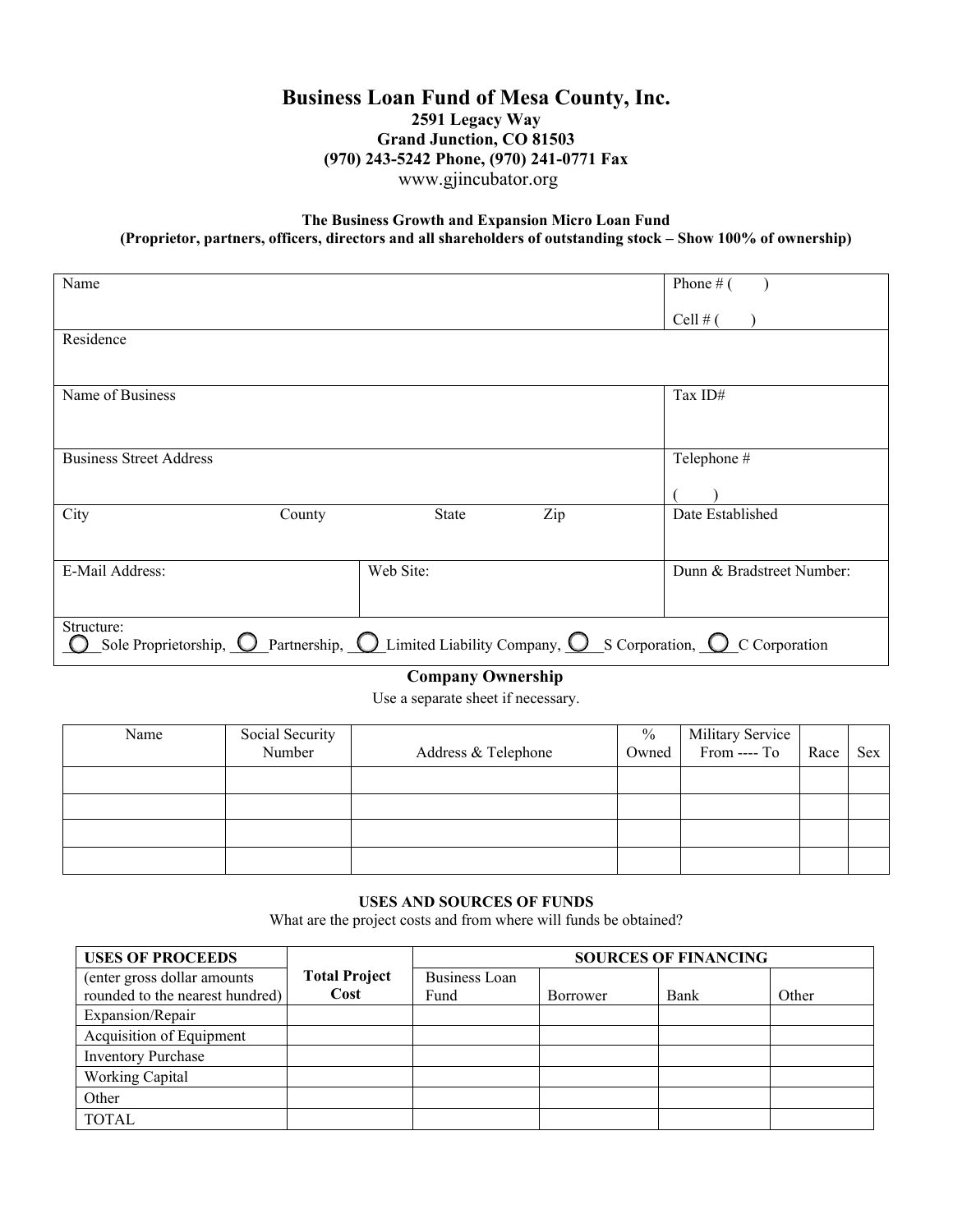#### **COLLATERAL SUMMARY**

|                            | Description (please include specific detail) | Fair Market Value |
|----------------------------|----------------------------------------------|-------------------|
| Building & Land            |                                              |                   |
| Equipment/Machinery        |                                              |                   |
| Autos/Trucks               |                                              |                   |
| Furniture & Fixtures       |                                              |                   |
| <b>Accounts Receivable</b> |                                              |                   |
| Inventory                  |                                              |                   |
| Other                      |                                              |                   |
|                            |                                              |                   |
|                            |                                              |                   |
| <b>TOTAL</b>               |                                              |                   |

## **INDEBTEDNESS**

Furnish the following information on installment debts, contracts, notes, and mortgages payable (present balance should agree with latest business balance sheet submitted).

| To Whom | Original | Original | Present | Rate of       | Maturity | Monthly |          | Current or |
|---------|----------|----------|---------|---------------|----------|---------|----------|------------|
| Payable | Amount   | Date     | Balance | Interest      | Date     | Payment | Security | Past Due   |
|         |          |          |         | $\frac{0}{0}$ |          |         |          |            |
|         |          |          |         |               |          |         |          |            |
|         |          |          |         |               |          |         |          |            |
|         |          |          |         |               |          |         |          |            |
|         |          |          |         |               |          |         |          |            |
|         |          |          |         |               |          |         |          |            |
|         |          |          |         |               |          |         |          |            |
|         |          |          |         |               |          |         |          |            |
|         |          |          |         |               |          |         |          |            |

#### **LOAN FEES**

## \$250.00 upon Loan Closing

\_\_\_\_\_\_\_\_\_\_\_\_\_\_\_\_\_\_\_\_\_\_\_\_\_\_\_\_\_\_\_\_\_\_\_\_\_\_\_\_\_\_\_\_\_\_\_\_\_\_\_\_\_\_\_\_\_\_\_\_\_\_\_\_\_\_\_\_\_\_\_\_\_\_\_\_\_\_\_\_\_\_\_\_\_\_\_\_\_\_\_\_\_\_\_\_\_\_\_\_

I authorize Lender to make inquires as necessary to verify the accuracy of the statements made and to determine my credit worthiness. I certify the above information and statements contained in the attachments are true and accurate as of the stated date(s). These statements are made for the purpose of either obtaining a loan or guaranteeing a loan.

Signed: \_\_\_\_\_\_\_\_\_\_\_\_\_\_\_\_\_\_\_\_\_\_\_\_\_\_\_\_\_\_\_\_\_\_\_\_\_\_\_\_\_\_\_\_\_\_\_\_\_\_\_\_\_\_\_\_\_ Date: \_\_\_\_\_\_\_\_\_\_\_\_\_\_\_\_\_\_\_\_\_\_\_

By: \_\_\_\_\_\_\_\_\_\_\_\_\_\_\_\_\_\_\_\_\_\_\_\_\_\_\_\_\_\_\_\_\_\_\_\_\_\_\_\_\_\_\_\_\_\_\_\_\_\_\_\_\_\_\_\_\_\_\_\_

Signed:  $\Box$ 

By: \_\_\_\_\_\_\_\_\_\_\_\_\_\_\_\_\_\_\_\_\_\_\_\_\_\_\_\_\_\_\_\_\_\_\_\_\_\_\_\_\_\_\_\_\_\_\_\_\_\_\_\_\_\_\_\_\_\_\_\_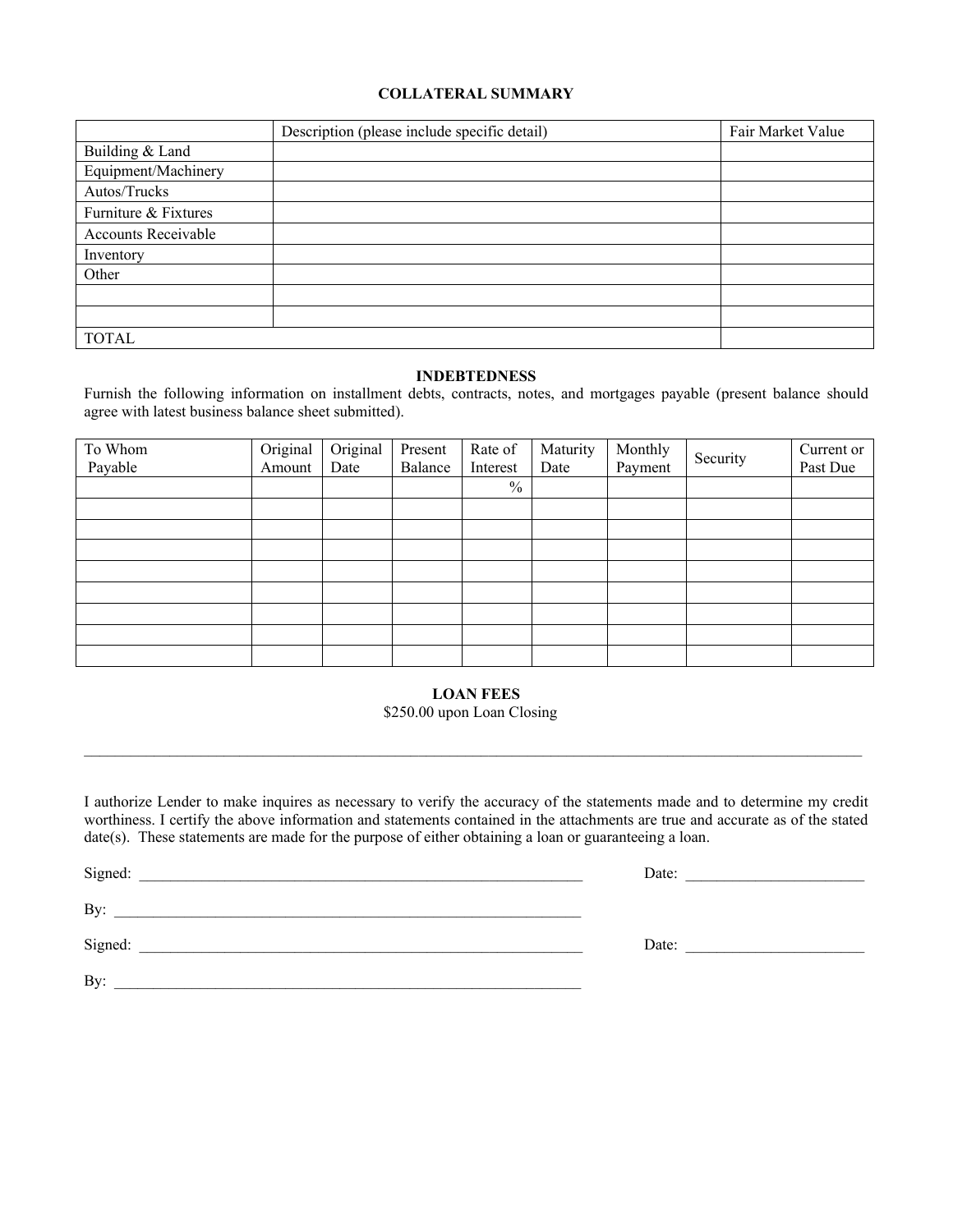| PERSONAL FINANCIAL STATEMENT                                                                                                                                                                                                                                                                                 |                               |                             |                                                              |                                 |                                                    | As of $\qquad \qquad .20$                  |
|--------------------------------------------------------------------------------------------------------------------------------------------------------------------------------------------------------------------------------------------------------------------------------------------------------------|-------------------------------|-----------------------------|--------------------------------------------------------------|---------------------------------|----------------------------------------------------|--------------------------------------------|
| Complete this form for: (1) each proprietor, or (2) each limited partner who owns 20% or more interest and each general partner, or (3) each stockholder<br>owning 20% or more of voting stock and each corporate officer and director, or (4) any other persons or entity providing a guaranty on the loan. |                               |                             |                                                              |                                 |                                                    |                                            |
| Name                                                                                                                                                                                                                                                                                                         |                               |                             |                                                              |                                 | Business Phone (                                   |                                            |
| Residence Address                                                                                                                                                                                                                                                                                            |                               |                             |                                                              |                                 | Residence Phone (<br>Cell Phone (<br>$\rightarrow$ | $\lambda$                                  |
| City, State, & Zip Code                                                                                                                                                                                                                                                                                      |                               |                             |                                                              |                                 |                                                    |                                            |
| Business Name of Applicant/Borrower                                                                                                                                                                                                                                                                          |                               |                             |                                                              |                                 |                                                    |                                            |
|                                                                                                                                                                                                                                                                                                              | <b>ASSETS</b>                 |                             |                                                              |                                 | <b>LIABILITIES</b>                                 |                                            |
| Cash on hand & in Banks<br>Savings Accounts                                                                                                                                                                                                                                                                  |                               | s<br>$\sim$                 | Accounts Payable                                             | Notes Payable to Banks & Others |                                                    | s<br>$\frac{1}{2}$                         |
| <b>IRA</b> or Other Retirement Account                                                                                                                                                                                                                                                                       |                               | $\frac{\sqrt{2}}{2}$        | Installment Account (Auto)                                   |                                 |                                                    | $\sim$                                     |
| Accounts & Notes Receivable                                                                                                                                                                                                                                                                                  |                               | $\sim$                      |                                                              | Monthly Payment \$              |                                                    |                                            |
| Life Insurance – Cash Surrender Value Only                                                                                                                                                                                                                                                                   | \$                            |                             | Installment Account (Other)                                  |                                 |                                                    | $\sim$                                     |
| Stocks & Bonds                                                                                                                                                                                                                                                                                               |                               | $\frac{1}{2}$               |                                                              | Monthly Payment \$              |                                                    |                                            |
| <b>Real Estate</b>                                                                                                                                                                                                                                                                                           |                               | $\sim$                      | Loan on Life Insurance                                       |                                 |                                                    | $\frac{\sqrt{2}}{2}$                       |
| Automobile – Present Value                                                                                                                                                                                                                                                                                   |                               | $\sim$                      | Mortgages on Real Estate                                     |                                 |                                                    | $\sim$                                     |
| Other Personal Property                                                                                                                                                                                                                                                                                      |                               | s                           | <b>Unpaid Taxes</b>                                          |                                 |                                                    | $\frac{1}{2}$                              |
| Other Assets                                                                                                                                                                                                                                                                                                 |                               | $\sim$<br>Other Liabilities |                                                              |                                 | $\sim$                                             |                                            |
|                                                                                                                                                                                                                                                                                                              |                               |                             | <b>Total Liabilities</b>                                     |                                 |                                                    | $\sim$                                     |
|                                                                                                                                                                                                                                                                                                              |                               |                             | NET WORTH (Total Assets - Total Liabilities)                 |                                 |                                                    | $\sim$                                     |
| <b>TOTAL</b>                                                                                                                                                                                                                                                                                                 |                               | $\sim$                      |                                                              | TOTAL LIABILITIES + NET WORTH   |                                                    | $\sim$                                     |
| <b>Source of Income</b><br>Section 1.                                                                                                                                                                                                                                                                        |                               |                             |                                                              | <b>Contingent Liabilities</b>   |                                                    |                                            |
| Salary                                                                                                                                                                                                                                                                                                       | \$                            |                             | As Endorser or Co-Maker                                      |                                 |                                                    | $\sim$                                     |
| Net Investment Income                                                                                                                                                                                                                                                                                        | $\mathbf S$<br>\$             |                             | Legal Claims & Judgments<br>Provision for Federal Income Tax |                                 |                                                    |                                            |
| Real Estate Income<br>Other Income (Describe Below)                                                                                                                                                                                                                                                          | $\mathcal{S}$                 |                             | Other Special Debt                                           |                                 |                                                    |                                            |
| Description of Other Income in Section 1.                                                                                                                                                                                                                                                                    |                               |                             |                                                              |                                 |                                                    |                                            |
|                                                                                                                                                                                                                                                                                                              |                               |                             |                                                              |                                 |                                                    |                                            |
|                                                                                                                                                                                                                                                                                                              |                               |                             |                                                              |                                 |                                                    |                                            |
| Alimony or child support payments need not be disclosed in "Other Income" unless it is desired to have such payments counted toward total income.                                                                                                                                                            |                               |                             |                                                              |                                 |                                                    |                                            |
| Sec 2. Personal Amounts Owed to Banks and Others. (Use attachments as necessary. Each attachment must be identified as a part of this statement and signed).                                                                                                                                                 |                               |                             |                                                              |                                 |                                                    |                                            |
| Name and Address of Noteholder(s)                                                                                                                                                                                                                                                                            | Original Bal.<br>Current Bal. |                             | Pmt. Amount                                                  | Frequency                       |                                                    | How Secured or Endorsed Type of Collateral |
|                                                                                                                                                                                                                                                                                                              |                               |                             |                                                              |                                 |                                                    |                                            |
|                                                                                                                                                                                                                                                                                                              |                               |                             |                                                              |                                 |                                                    |                                            |
|                                                                                                                                                                                                                                                                                                              |                               |                             |                                                              |                                 |                                                    |                                            |
|                                                                                                                                                                                                                                                                                                              |                               |                             |                                                              |                                 |                                                    |                                            |
|                                                                                                                                                                                                                                                                                                              |                               |                             |                                                              |                                 |                                                    |                                            |
|                                                                                                                                                                                                                                                                                                              |                               |                             |                                                              |                                 |                                                    |                                            |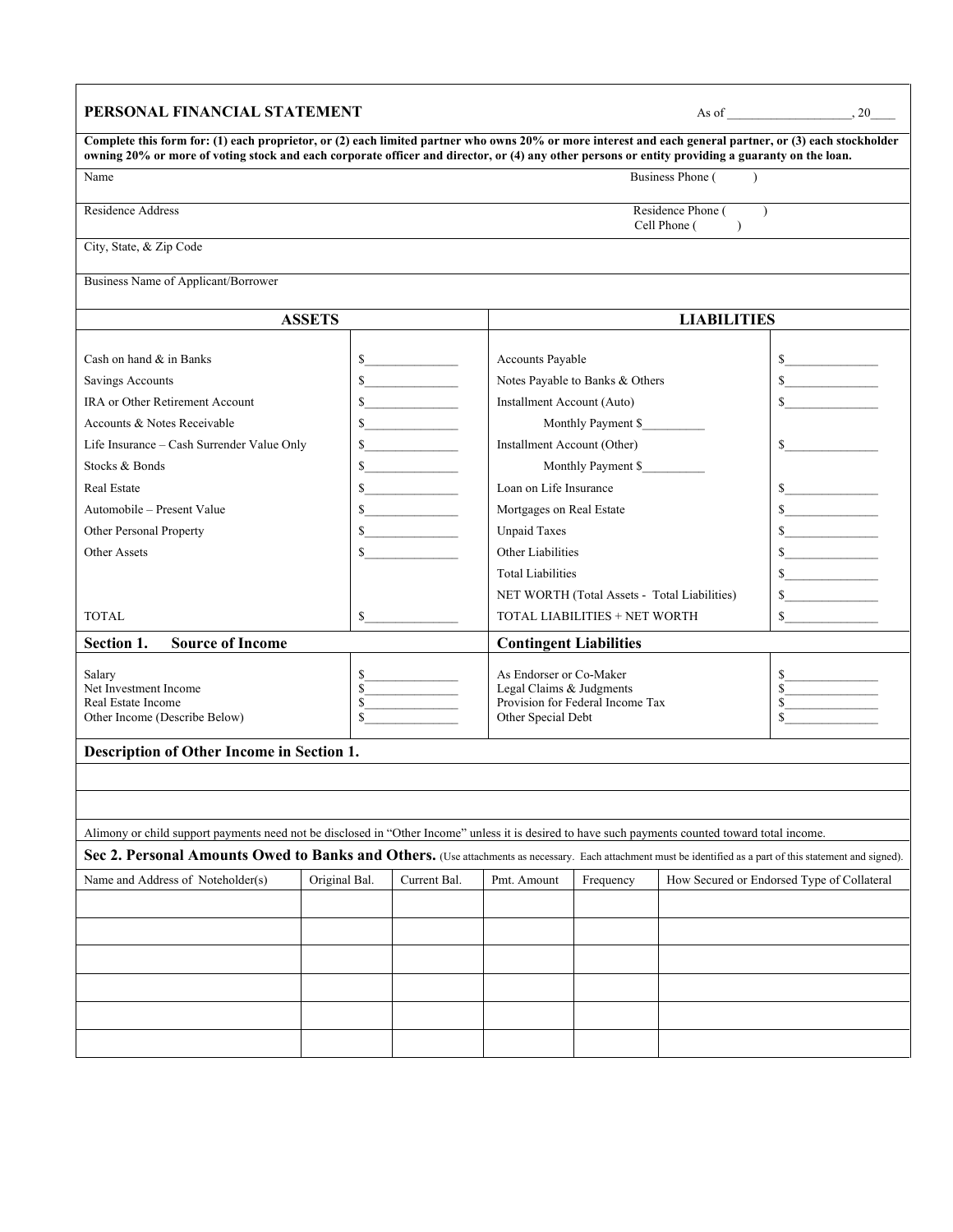| Section 3.<br>Stocks and Bonds. (Use attachments if necessary. Each attachment must be identified as a part of this statement and signed).                                                                                                                                                                                                                                                                                                                                                                        |                                         |                                                                                                                                                                 |                                    |                                |                    |
|-------------------------------------------------------------------------------------------------------------------------------------------------------------------------------------------------------------------------------------------------------------------------------------------------------------------------------------------------------------------------------------------------------------------------------------------------------------------------------------------------------------------|-----------------------------------------|-----------------------------------------------------------------------------------------------------------------------------------------------------------------|------------------------------------|--------------------------------|--------------------|
| Number of Shares                                                                                                                                                                                                                                                                                                                                                                                                                                                                                                  | Name of Securities                      | Cost                                                                                                                                                            | Market Value<br>Quotation/Exchange | Date of<br>Quotation/Exchange  | <b>Total Value</b> |
|                                                                                                                                                                                                                                                                                                                                                                                                                                                                                                                   |                                         |                                                                                                                                                                 |                                    |                                |                    |
|                                                                                                                                                                                                                                                                                                                                                                                                                                                                                                                   |                                         |                                                                                                                                                                 |                                    |                                |                    |
|                                                                                                                                                                                                                                                                                                                                                                                                                                                                                                                   |                                         |                                                                                                                                                                 |                                    |                                |                    |
| Section 4.                                                                                                                                                                                                                                                                                                                                                                                                                                                                                                        |                                         | Real Estate Owned. (Use attachments if necessary. Each attachment must be identified as a part of this statement and signed).                                   |                                    |                                |                    |
|                                                                                                                                                                                                                                                                                                                                                                                                                                                                                                                   | Property A                              |                                                                                                                                                                 | Property B                         | Property C                     |                    |
| Type of Property                                                                                                                                                                                                                                                                                                                                                                                                                                                                                                  |                                         |                                                                                                                                                                 |                                    |                                |                    |
| Name &<br>Address of Title Holder                                                                                                                                                                                                                                                                                                                                                                                                                                                                                 |                                         |                                                                                                                                                                 |                                    |                                |                    |
| Date Purchased                                                                                                                                                                                                                                                                                                                                                                                                                                                                                                    |                                         |                                                                                                                                                                 |                                    |                                |                    |
| Original Cost                                                                                                                                                                                                                                                                                                                                                                                                                                                                                                     |                                         |                                                                                                                                                                 |                                    |                                |                    |
| Present Market Value                                                                                                                                                                                                                                                                                                                                                                                                                                                                                              |                                         |                                                                                                                                                                 |                                    |                                |                    |
| Name &                                                                                                                                                                                                                                                                                                                                                                                                                                                                                                            |                                         |                                                                                                                                                                 |                                    |                                |                    |
| Address of Mortgage Holder                                                                                                                                                                                                                                                                                                                                                                                                                                                                                        |                                         |                                                                                                                                                                 |                                    |                                |                    |
| Mortgage Account Number                                                                                                                                                                                                                                                                                                                                                                                                                                                                                           |                                         |                                                                                                                                                                 |                                    |                                |                    |
| Mortgage Balance                                                                                                                                                                                                                                                                                                                                                                                                                                                                                                  |                                         |                                                                                                                                                                 |                                    |                                |                    |
| Amount of Payment per Month/Year                                                                                                                                                                                                                                                                                                                                                                                                                                                                                  |                                         |                                                                                                                                                                 |                                    |                                |                    |
| Section 5.                                                                                                                                                                                                                                                                                                                                                                                                                                                                                                        | Other Personal Property & Other Assets. | (Describe, and if any is pledged as security, state name and address of lien holder, amount of lien, terms of payment and if delinquent, describe delinquency). |                                    |                                |                    |
|                                                                                                                                                                                                                                                                                                                                                                                                                                                                                                                   |                                         |                                                                                                                                                                 |                                    |                                |                    |
|                                                                                                                                                                                                                                                                                                                                                                                                                                                                                                                   |                                         |                                                                                                                                                                 |                                    |                                |                    |
|                                                                                                                                                                                                                                                                                                                                                                                                                                                                                                                   |                                         |                                                                                                                                                                 |                                    |                                |                    |
|                                                                                                                                                                                                                                                                                                                                                                                                                                                                                                                   |                                         |                                                                                                                                                                 |                                    |                                |                    |
| Section 6.<br><b>Unpaid Taxes.</b> (Describe in detail, as to type, to whom payable, when due, amount, and to what property, if any, a tax lien attaches).                                                                                                                                                                                                                                                                                                                                                        |                                         |                                                                                                                                                                 |                                    |                                |                    |
|                                                                                                                                                                                                                                                                                                                                                                                                                                                                                                                   |                                         |                                                                                                                                                                 |                                    |                                |                    |
|                                                                                                                                                                                                                                                                                                                                                                                                                                                                                                                   |                                         |                                                                                                                                                                 |                                    |                                |                    |
|                                                                                                                                                                                                                                                                                                                                                                                                                                                                                                                   |                                         |                                                                                                                                                                 |                                    |                                |                    |
|                                                                                                                                                                                                                                                                                                                                                                                                                                                                                                                   |                                         |                                                                                                                                                                 |                                    |                                |                    |
| Section 7.<br>Other Liabilities. (Describe in detail).                                                                                                                                                                                                                                                                                                                                                                                                                                                            |                                         |                                                                                                                                                                 |                                    |                                |                    |
|                                                                                                                                                                                                                                                                                                                                                                                                                                                                                                                   |                                         |                                                                                                                                                                 |                                    |                                |                    |
|                                                                                                                                                                                                                                                                                                                                                                                                                                                                                                                   |                                         |                                                                                                                                                                 |                                    |                                |                    |
|                                                                                                                                                                                                                                                                                                                                                                                                                                                                                                                   |                                         |                                                                                                                                                                 |                                    |                                |                    |
|                                                                                                                                                                                                                                                                                                                                                                                                                                                                                                                   |                                         |                                                                                                                                                                 |                                    |                                |                    |
| Section 8.                                                                                                                                                                                                                                                                                                                                                                                                                                                                                                        |                                         | Life Insurance Held. (Give face amount and cash surrender value of policies - name of Insurance company and beneficiaries).                                     |                                    |                                |                    |
|                                                                                                                                                                                                                                                                                                                                                                                                                                                                                                                   |                                         |                                                                                                                                                                 |                                    |                                |                    |
|                                                                                                                                                                                                                                                                                                                                                                                                                                                                                                                   |                                         |                                                                                                                                                                 |                                    |                                |                    |
|                                                                                                                                                                                                                                                                                                                                                                                                                                                                                                                   |                                         |                                                                                                                                                                 |                                    |                                |                    |
|                                                                                                                                                                                                                                                                                                                                                                                                                                                                                                                   |                                         |                                                                                                                                                                 |                                    |                                |                    |
| I authorize Lender to make inquiries as necessary to verify the accuracy of the statements made and to determine my creditworthiness. I certify the above and the statements contained<br>In the attachments are true and accurate as of the stated date(s). These statements are made for the purpose of either obtaining a loan or guaranteeing a loan. I understand FALSE<br>Statements may result in forfeiture of benefits and possible prosecution by the U.S. Attorney General (Reference 18 U.S.C. 1001). |                                         |                                                                                                                                                                 |                                    |                                |                    |
| Signature:                                                                                                                                                                                                                                                                                                                                                                                                                                                                                                        |                                         |                                                                                                                                                                 | Date:                              | <b>Social Security Number:</b> |                    |
|                                                                                                                                                                                                                                                                                                                                                                                                                                                                                                                   |                                         |                                                                                                                                                                 |                                    |                                |                    |
|                                                                                                                                                                                                                                                                                                                                                                                                                                                                                                                   |                                         |                                                                                                                                                                 |                                    |                                |                    |
|                                                                                                                                                                                                                                                                                                                                                                                                                                                                                                                   |                                         |                                                                                                                                                                 |                                    |                                |                    |